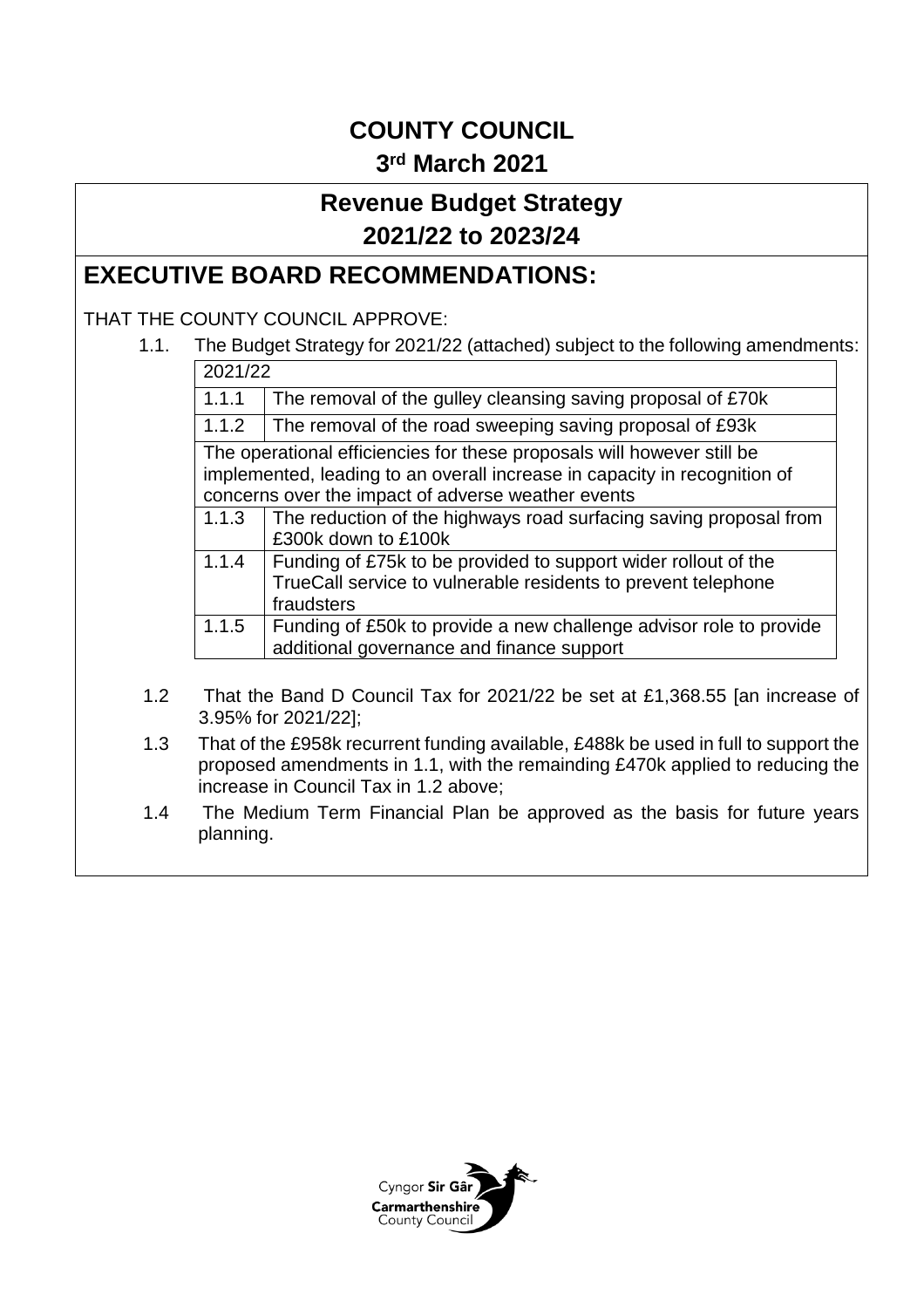## Reasons:

To enable the Authority to set its Revenue Budget for the Council Fund and resultant Council Tax for 2021/22.

| Relevant scrutiny committee to be consulted: YES                        |                                       |                                   |  |  |  |
|-------------------------------------------------------------------------|---------------------------------------|-----------------------------------|--|--|--|
| <b>Exec Board Decision Required</b>                                     | <b>YES</b>                            |                                   |  |  |  |
| <b>Council Decision Required</b>                                        | <b>YES</b>                            |                                   |  |  |  |
| EXECUTIVE BOARD MEMBER PORTFOLIO HOLDER:-<br><b>CIIr. David Jenkins</b> |                                       |                                   |  |  |  |
| Directorate:                                                            | Designations:                         | Tel No. 01267 224120              |  |  |  |
| <b>Corporate Services</b>                                               |                                       | E Mail Address:                   |  |  |  |
| <b>Chris Moore</b>                                                      | <b>Director of Corporate Services</b> | CMoore@carmarthenshire.<br>gov.uk |  |  |  |

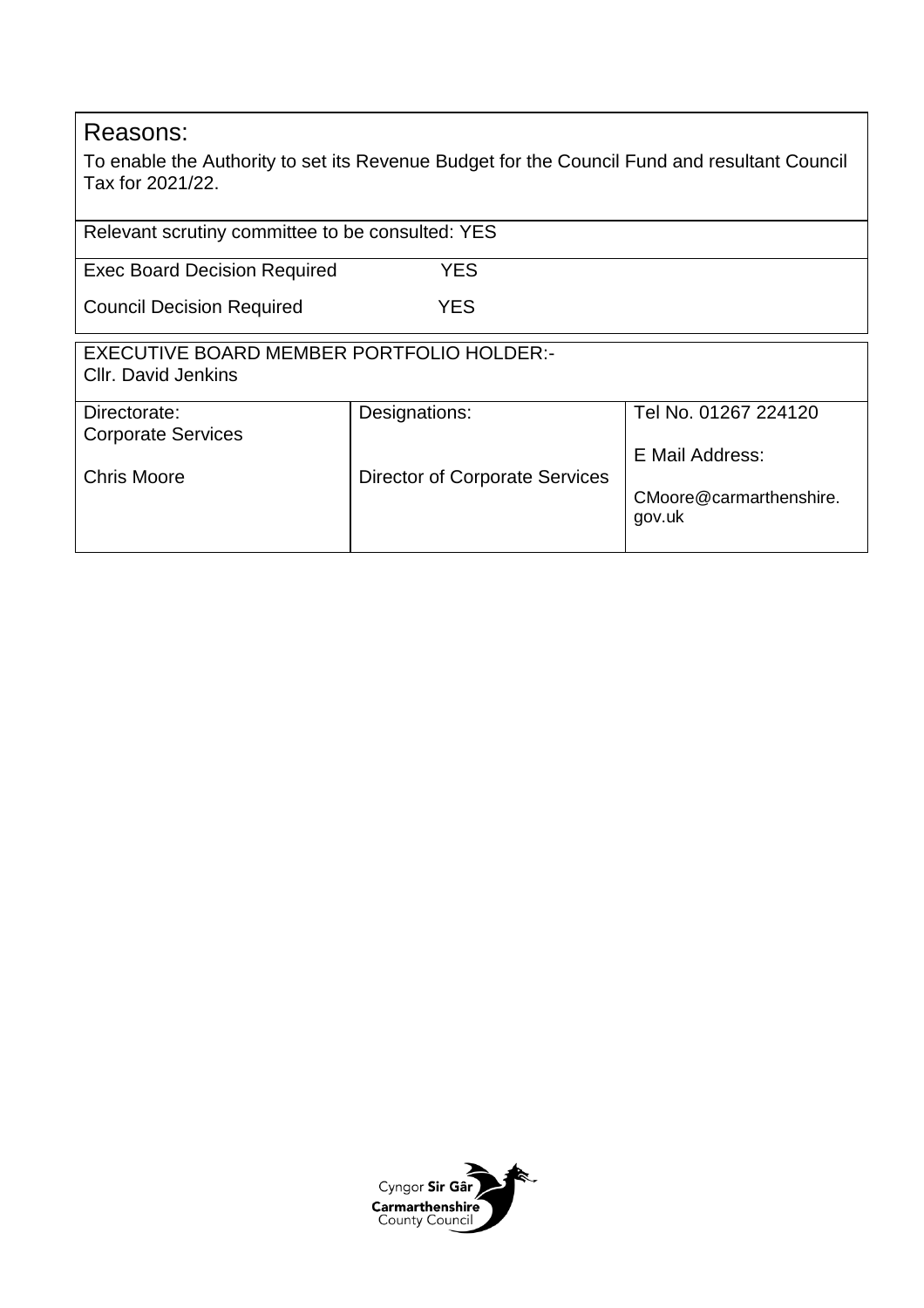# **EXECUTIVE SUMMARY COUNTY COUNCIL 3 rd March 2021**

## Revenue Budget Strategy 2021/22 to 2023/24

This report brings together the latest proposals for the Revenue Budget 2021/22 with indicative figures for the 2022/23 and 2023/24 financial years.

It summarises the latest Budgetary position giving an update on the budget validation, spending pressures, the Welsh Government final settlement and the responses from the budget consultation.

The Final Settlement published by Welsh Government on the 2<sup>nd</sup> March matched the Provisional Settlement previously received, consequently the Director of Corporate Services has not made any changes to the report presented to Executive Board on the 22<sup>nd</sup> February. It should be noted however, that the motion for the Senedd to approve the Local Government Finance Report for 2021/22 is scheduled for debate on 9<sup>th</sup> March 2021, so will not be approved until that date.

Documents Attached:

- o Report of the Director of Corporate Services
- $\circ$  Table 1 Council Fund Summary
- $\circ$  Appendix A Consultation Report
- $\circ$  Appendix B Budget reduction proposals
- $\circ$  Appendix C Budget pressures

**DETAILED REPORT ATTACHED? YES**

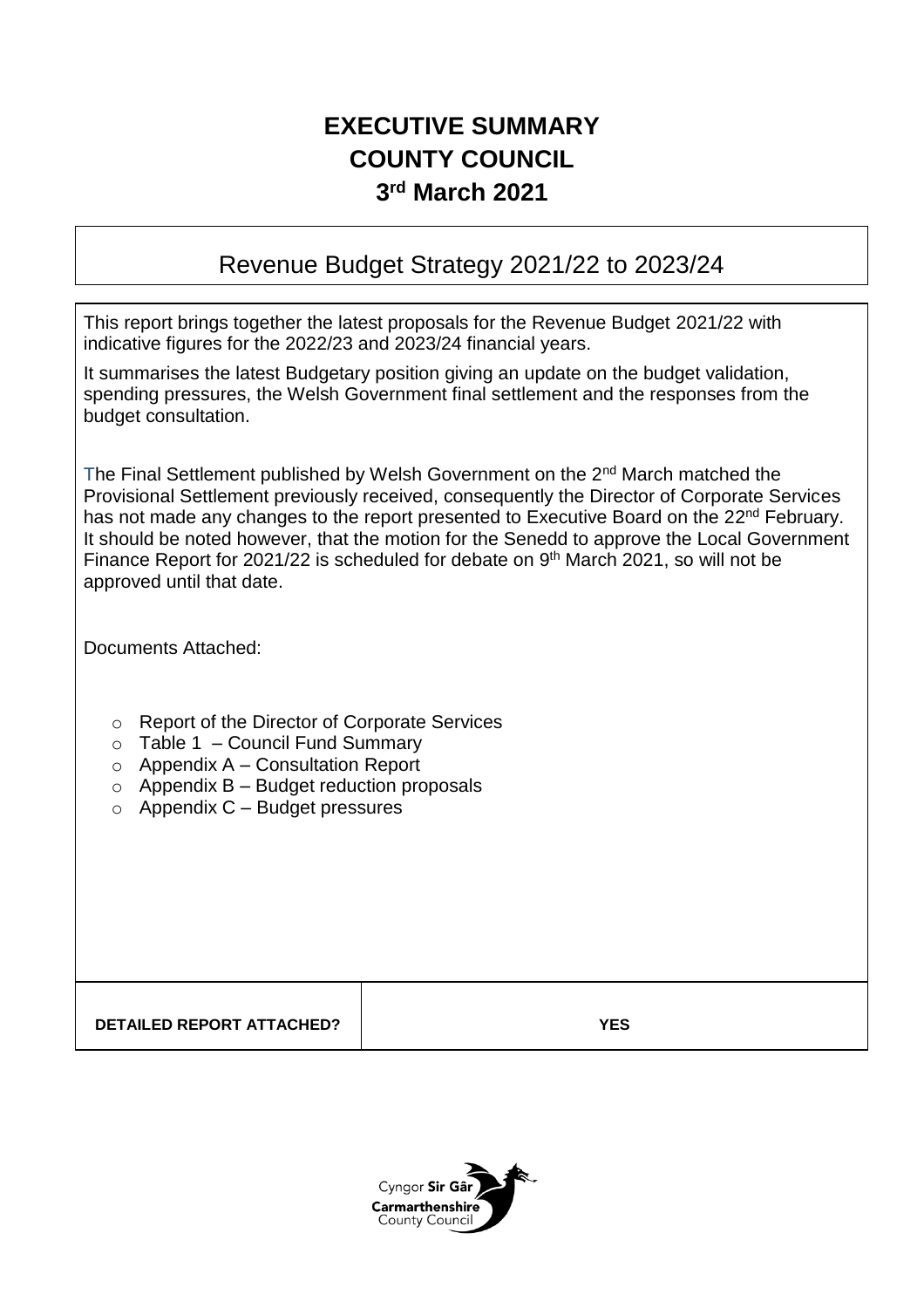## **IMPLICATIONS**

**I confirm that other than those implications which have been agreed with the appropriate Directors / Heads of Service and are referred to in detail below, there are no other implications associated with this report :**

| Signed: | <b>Chris Moore</b> |  |
|---------|--------------------|--|
|         |                    |  |

e **Signed: Chris Moore Director of Corporate Services** 

| Policy, Crime<br>& Disorder<br>and<br>Equalities | Legal       | Finance    | <b>ICT</b>  | <b>Risk</b><br>Management<br><b>Issues</b> | Staffing<br>Implications | Physical<br>Assets |
|--------------------------------------------------|-------------|------------|-------------|--------------------------------------------|--------------------------|--------------------|
| <b>YES</b>                                       | <b>NONE</b> | <b>YES</b> | <b>NONE</b> | <b>NONE</b>                                | <b>NONE</b>              | <b>NONE</b>        |

### **1. Policy and Crime & Disorder**

The budget has been prepared having regard for the Council's Corporate Strategy, and the Well-being of Future Generations (Wales) Act 2015. Equalities Impact Assessments have been undertaken on the budget proposals in order to consider and assess the potential impact with respect to protected characteristic groups. All budget proposals considered to have an impact on front line services have undergone a period of public consultation. The Equalities Impact Assessments will be further developed following consideration of possible mitigation measures.

### **3. Finance**

### Council Fund

Final financial implications will be dependent upon the budget recommended by Executive Board to County Council, however the implications on the latest proposals are as follows:

- Proposed Net County Council Budget of £386.675m
- Proposed Council Tax increase of 3.95% for 2021/22 Band D tax of £1,368.55